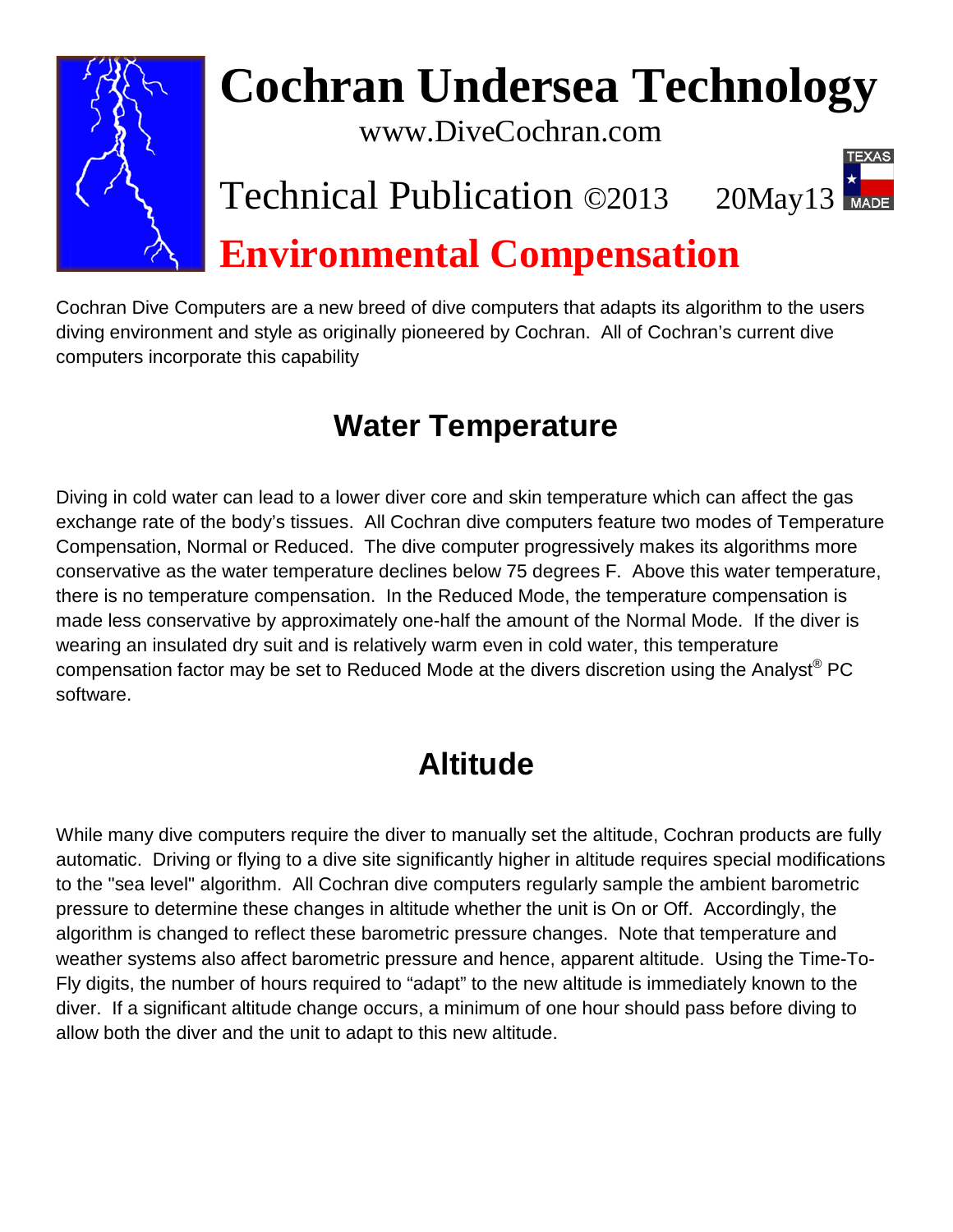#### **Microbubbles**

There are several theories regarding the exact method by which an inert gas bubble forms from a microbubble which was formed from micronuclei. Currently the predominant theory states that in addition to other factors, more rapid ascents accelerate bubble formation. All Cochran dive computers comprehend and adjust for this phenomenon.

#### **User Added Conservatism**

Current dive computers cannot tell if the diver is dehydrated, tired, smokes, overweight, or has some other physical issue that may require additional conservatism in the algorithm. All Cochran dive computers allow the diver to input an added degree of conservatism to the algorithm from 0 to 50 percent in one-percent increments. This can be done via the Touch Contact Programming Mode or with the Analyst® Personal Computer Interface.

#### **Previous Dive Profiles**

One theory states that under some circumstances, recent dive activity can have an effect on inert gas loading, particularly if the diver engages in inverted profile diving. This occurs when a deep dive is followed by an even deeper dive. This recent dive history is used to compensate the inert gas loading for the current dive. This can be enabled or disabled with the Analyst<sup>®</sup> Personal Computer Interface. Current theories indicate that diving Inverted Profiles has no appreciable effect on Nitrogen loading. This compensation is turned off when the dive computer is shipped and must be turned on by the user.

#### **Salt Water / Fresh Water**

There is approximately a three percent difference in depth readings taken in salt water versus fresh water. Some dive computers are calibrated in feet of fresh water and some are calibrated in feet of seawater. Diving in a medium different from what the dive computer is calibrated will cause apparent depth errors. Only Cochran dive computers actually determine the type of diving medium and compensate the depth reading accordingly. This is accomplished by measuring the conductivity and capacitance of the water during a dive. Caution must be taken in interpreting this reading since some apparent fresh water is actually high in minerals or contaminants and is correctly compensated as salt water (High Conductivity, higher density). This commonly occurs in some caves, springs, and lakes.

#### **Workload Compensation**